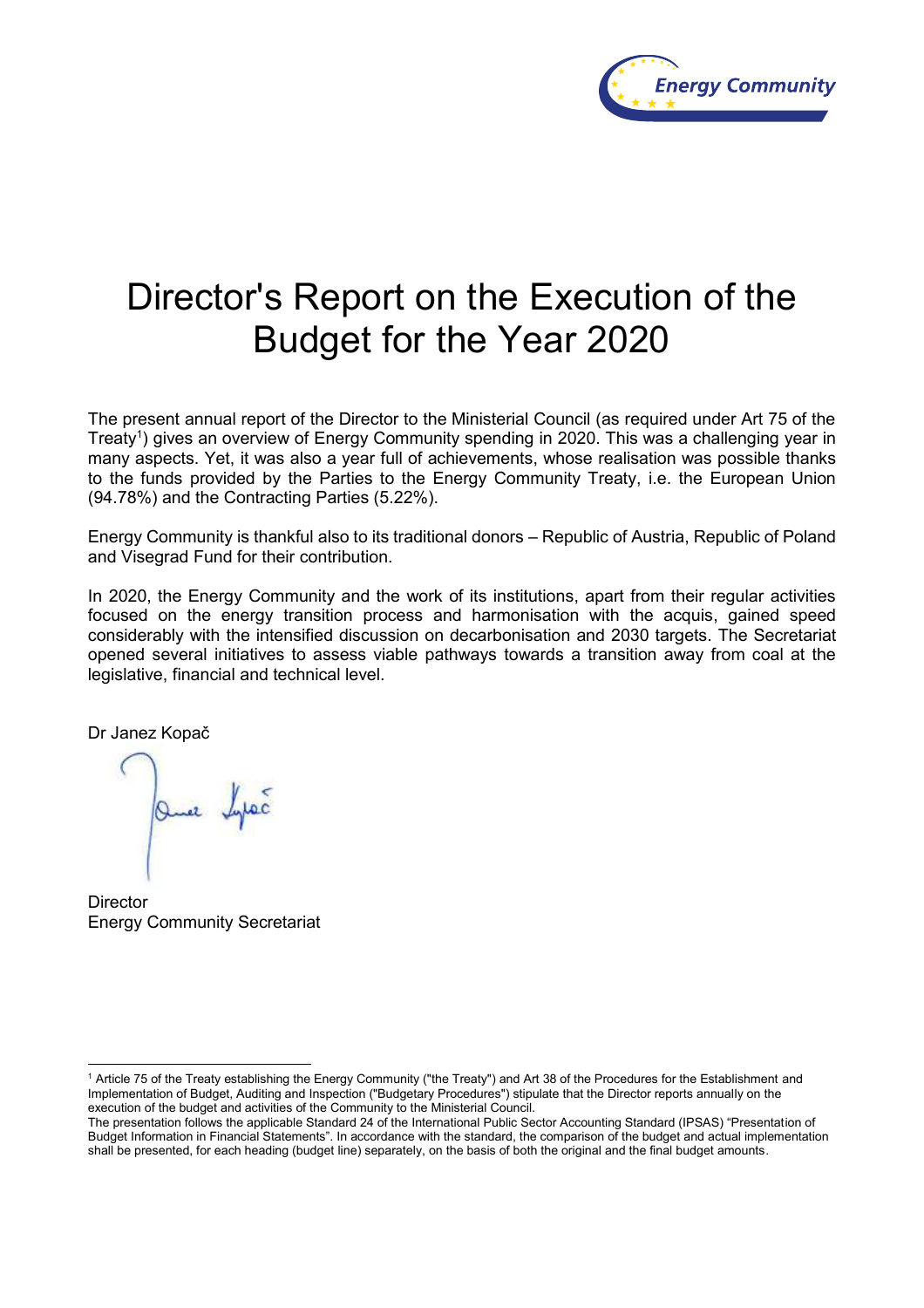

#### **Key achievements in 2020**

- The Secretariat drafted 24 primary laws and secondary legal acts and assessed 135 legal acts, strategies and other similar documents to assist the Contracting Parties in the transposition of the *acquis;*
- It designed several policy documents, including Policy Guidelines on increasing competition and liquidity of wholesale electricity markets and published several studies to guide informed policy-making on a number of pertinent issues such as: direct and indirect coal subsidies, capacity adequacy mechanism, carbon pricing, potential 2030 targets for RES, energy efficiency and CO2 emissions, etc.;
- The Secretariat was deeply engaged in several certification and exemption processes, most well-known are certification of the Ukrainian gas transmission system operator and an exemption opinion for Gastrans in Serbia, representing a continuation of Turkish Stream.
- The Secretariat assisted in the smooth implementation of several reforms across the Contracting Parties. Most notable was the introduction of an electricity market in Ukraine, unbundling of Naftogaz, establishment of a power exchange in Montenegro, beginning of electricity market coupling between Bulgaria and North Macedonia, completion of electricity market opening in North Macedonia, beginning of reporting according to Large Combustion Plants Directive, etc.;
- Through other sources of financing, entrusted by the EU and other donors to the Energy Community energy sector reforms in the Eastern Neighbourhood;
- Guidelines on measurement in gas distribution network, report on DSO gas unbundling and an updated Report on implementation of Network Code on interoperability and data exchange were published in 2020;
- A project dedicated to identify, measure and prevent CH4 emissions from the gas sector has started;
- Secretariat launched the SEEGAS initiative, which aims to coordinate gas market development efforts of the countries of South-Eastern and Eastern Europe towards further integration into the single European gas market;
- The Secretariat continued its market monitoring activities via its Annual Implementation Report and through the independent regional body and institution of the Energy Community – the Energy Community Regulatory Board (ECRB) - and shared best practice experience with other regional regulatory bodies and deepened international cooperation with the Agency for Cooperation of Energy Regulators (ACER), the Council of European Energy Regulators (CEER) and the Association of Mediterranean Energy Regulators (MEDREG);
- The Secretariat assisted in the smooth implementation of several reforms across the Contracting Parties. Most notable was the introduction of an electricity market and improvement of gas retail market functioning in Ukraine, unbundling of Naftogaz, preparation of market opening in Moldova and Georgia, establishment of a power exchange in Montenegro and Albania, beginning of electricity market coupling between Bulgaria and North Macedonia, Kosovo\* and Albania, completion of electricity market opening in North Macedonia, beginning of reporting according to Large Combustion Plants Directive, transposition of the REMIT Regulation etc.;
- The Secretariat helped to boost the Contracting Parties' capacities for effective multi-level climate governance, including support in preparing integrated Energy and Climate Plans. The Secretariat also launched initiatives to ensure just transition addressing energy poverty;
- The Secretariat oversaw the implementation of the energy transition in the Western Balkans and reported on the progress achieved in the WB6 Energy Transition Tracker;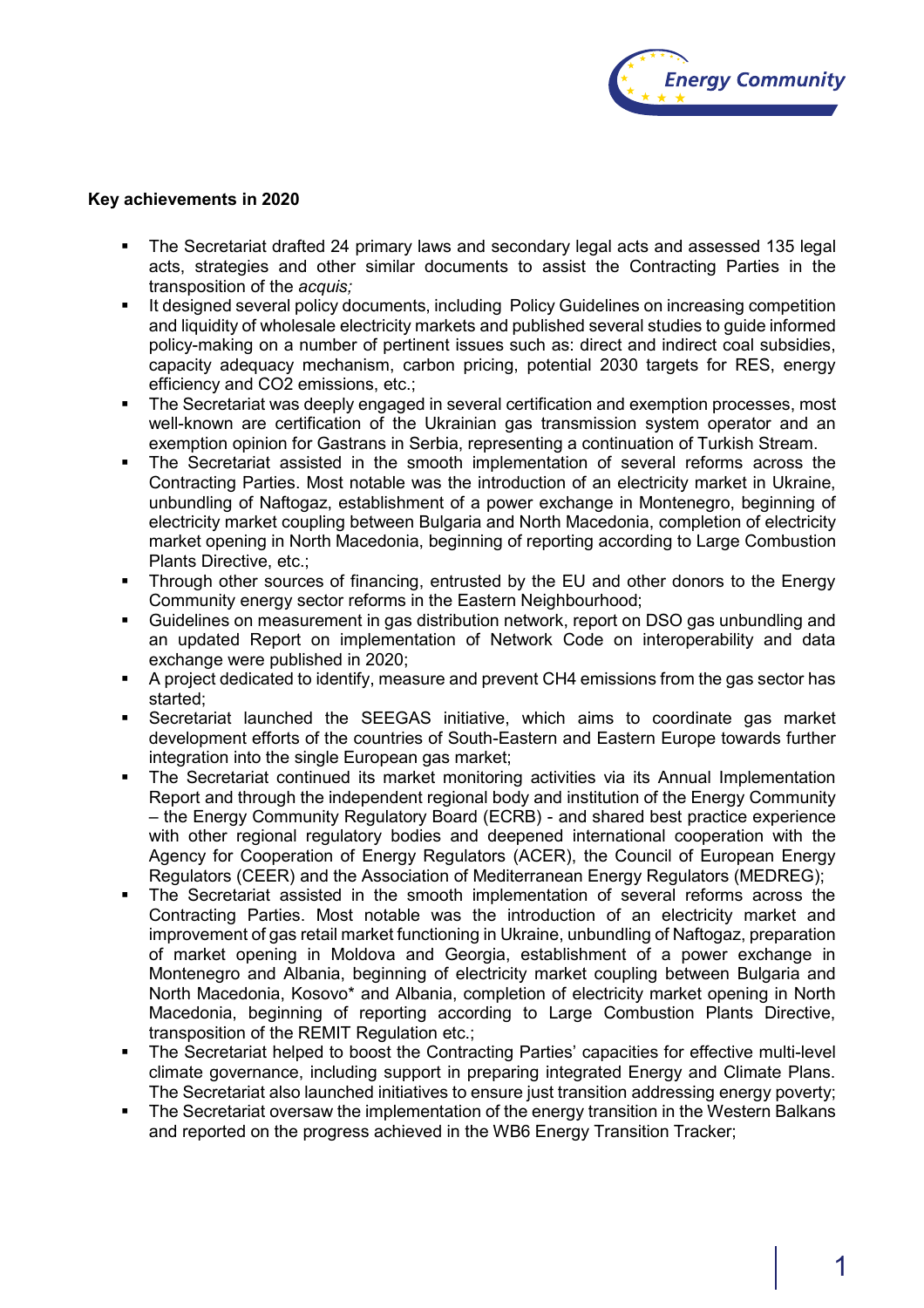

- Energy Community institutions organized more than 250 online meetings in 2020, bringing together thousands of international energy experts from industry, academia and the public sector to discuss energy policy issues of relevance for Contracting Parties (Electricity, Gas, Oil, Sustainability, Competition and Dispute Resolution Fora, Summer School, Regulatory School, Coordination Groups, Task Forces and Working Groups' meetings;
- The Secretariat oversaw the implementation of the *acquis* under the Treaty by Contracting Parties and reported on the progress achieved in the Implementation Report 2020;
- The Secretariat complemented assistance and monitoring by several enforcement actions, including high profile ones such as State aid to new coal power plant projects or restrictions of third-party access to gas interconnectors in the Contracting Parties;
- The Secretariat gave Opinions in several certification procedures, including a gas transmission system operator in Bosnia and Herzegovina and the electricity transmission system operator of Ukraine;
- In 2020, the Secretariat conducted the Project of Energy Community Interest and Project of Mutual Interest selection process and this resulted in a new list for each category, that was adopted by the Ministerial Council, replacing the 2018 lists;
- The Secretariat prepared a Report on Electricity Interconnection Targets in the Energy Community Contracting Parties;
- To guide informed decision-making, the Secretariat designed Policy Guidelines on measurement in the natural gas distribution network, energy efficiency financing mechanisms, renewables self-consumers and small hydropower projects and published studies on carbon pricing design, direct subsidies to coal and lignite electricity production, smart grids, system adequacy and capacity mechanisms and renewable energy sources in the transport sector and an assessment of candidate Projects of Energy Community Interest and Projects for Mutual Interest;
- The Secretariat launched a series of free educational webinars on energy topics. The online lectures offering insights into contemporary energy issues attracted a new audience to the Energy Community and its activities;
- Reaching out to citizens and stakeholders, the Secretariat conducted four public consultations covering hydropower, renewables self-consumers, energy infrastructure and fuel quality. It also launched two new discussion platforms dedicated to gas distribution and district heating and cooling;
- The Secretariat continued to increase the presence of the Energy Community in social media (i.e. Twitter, Facebook, LinkedIn) and served as the focal point for journalists seeking detailed information on the process and energy sector developments in the Parties;
- Recognising that its supporting role does not come without environmental impact, the Secretariat launched the process of introducing the Eco-Management and Audit Scheme (EMAS). The Secretariat expects to obtain the EMAS certification in the course of 2021;

With all these and other efforts, the Secretariat is committed to ensure that the Energy Community budget achieves the best outcomes for contributing to the attainment of the Energy Community's priorities and activities defined in the work programme. Its continuous efforts ensure the implementation of the budget in accordance with the principle of sound financial management.

Budget implementation in 2020 was smooth, effective, efficient and timely. Due to Covid-19 pandemic the Energy Community had saved the budgetary resources in the areas of event management and participant's travels, but at the same time there were some additional investments into the upgrade of the online conference equipment and remote work capacities. The overall results of the audited year-end accounts resulted in an *unqualified auditors' opinion.*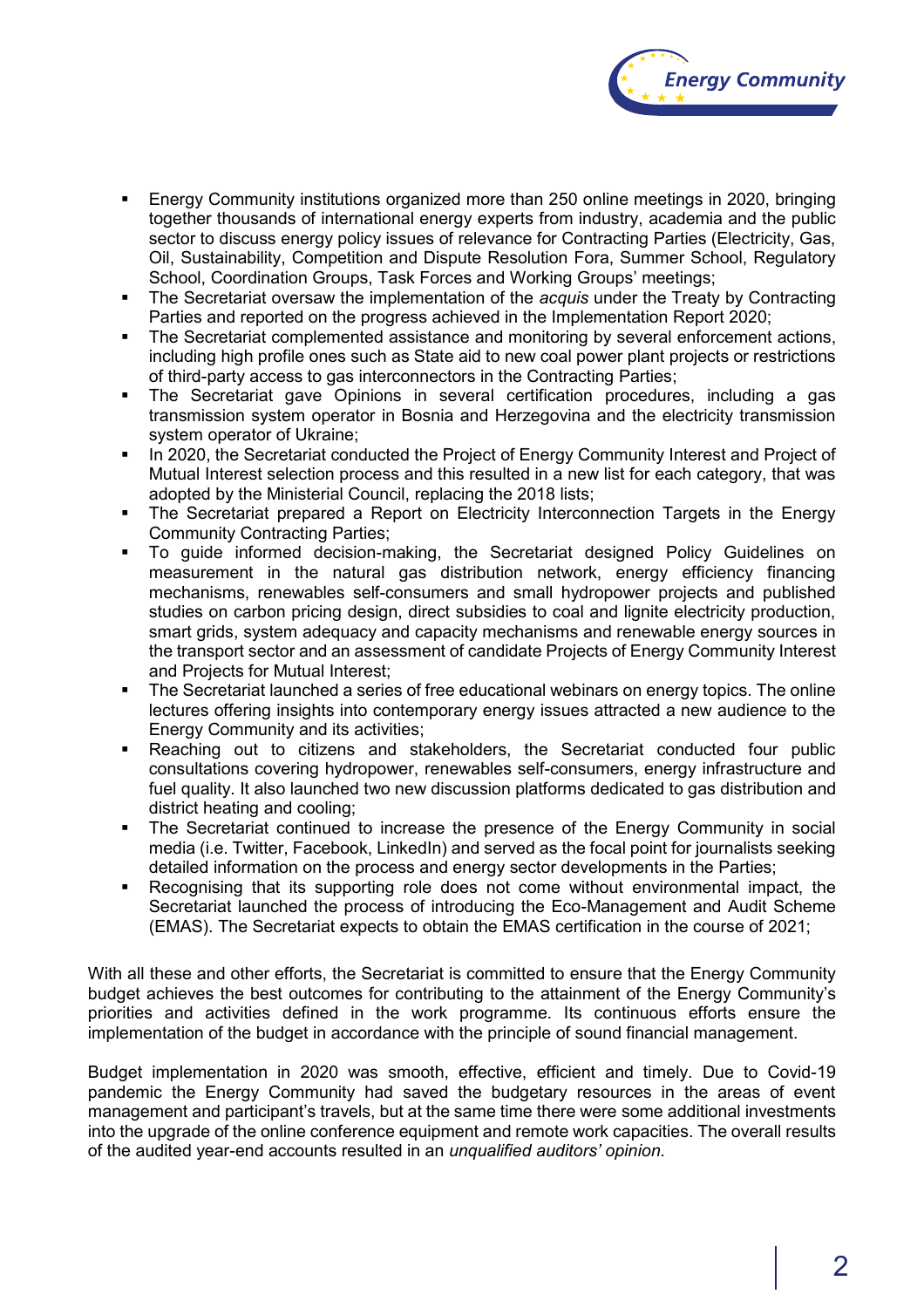

# **Contents**

| 1. 2020 ENERGY COMMUNITY REGULAR AND EXTRAORDINARY BUDGET4                                                                  |
|-----------------------------------------------------------------------------------------------------------------------------|
|                                                                                                                             |
|                                                                                                                             |
|                                                                                                                             |
|                                                                                                                             |
|                                                                                                                             |
|                                                                                                                             |
| ANNEX 1: LEGAL COMMITMENTS CARRIED FORWARD FROM 2020 INTO 2021  14                                                          |
| ANNEX 2: COMPARISON OF ORIGINAL BUDGET AS ADOPTED BY THE<br>MINISTERIAL COUNCIL AND THE FINAL BUDGET AFTER BUDGET TRANSFERS |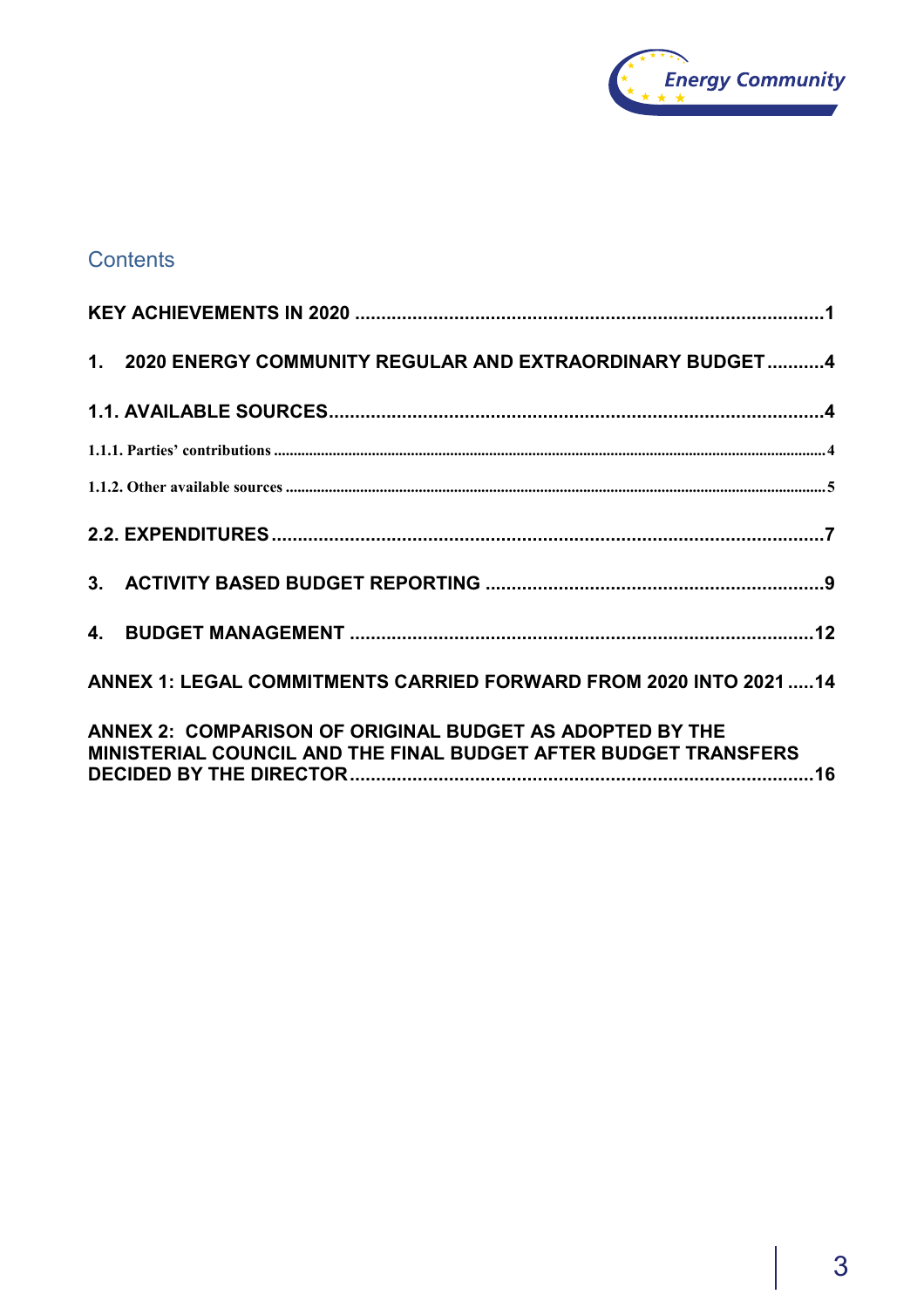

# **1. 2020 Energy Community regular and extraordinary budget**

#### **1.1. Available sources**

In 2020, the Energy Community revenues and other available sources amounted to EUR 6,123,654.55 and were derived from the Parties' contributions (ordinary budget EUR 4,812,073 see Annex 2) and other sources (extraordinary budget, EUR 1,301,110.35 and other revenue EUR 10,471.20. Its composition (in %) is presented in a chart below:



*Percentage-split of 2020 available sources of EUR 6,123,654.55*

# **1.1.1. Parties' contributions**

The core financing of the Energy Community comes from the Parties' contributions. Parties shall pay the annual budget contribution until the end of March.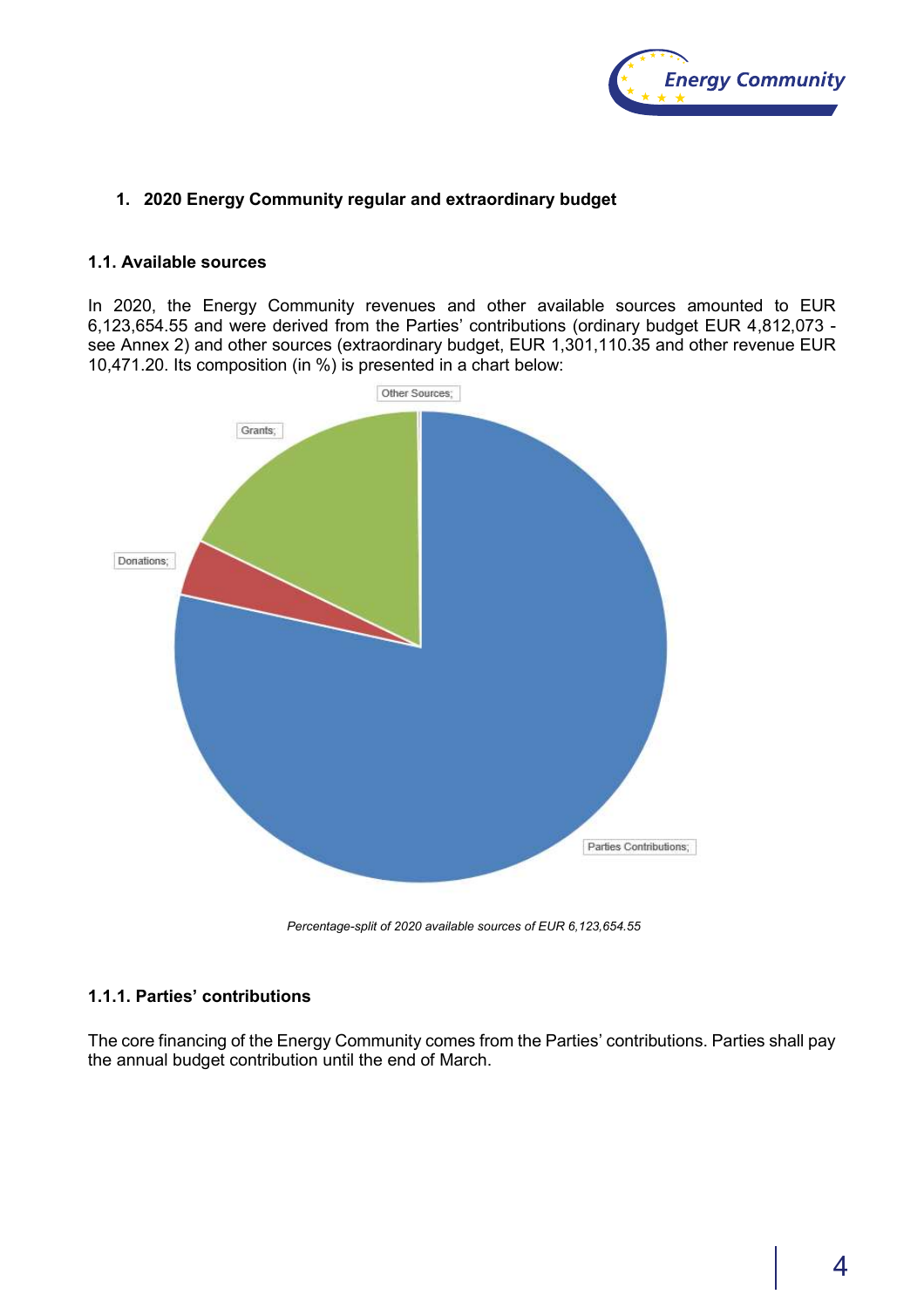

**Table 1:** Payments of contributions and repayments of unused budget appropriations and other income

| <b>Parties</b>         | <b>Contribution</b><br>in EUR | <b>Contribution</b><br>in $%$ | <b>Unused</b><br><b>Appropriations</b><br>2020 | Total repayment<br>amount |
|------------------------|-------------------------------|-------------------------------|------------------------------------------------|---------------------------|
| European Union         | 4,560,883.00                  | 94.78%                        | 796,372.85                                     | 796,372.85                |
| Republic of Albania    | 4.331.00                      | 0.09%                         | 756.23                                         | 756.23                    |
| Bosnia and Herzegovina | 9.624.00                      | 0.20%                         | 1,680.44                                       | 1,680.44                  |
| North Macedonia        | 4,812.00                      | 0.10%                         | 840.22                                         | 840.22                    |
| Moldova                | 4,812.00                      | 0.10%                         | 840.22                                         | 840.22                    |
| Montenegro             | 2,406.00                      | 0.05%                         | 420.11                                         | 420.11                    |
| Republic of Serbia     | 26,948.00                     | 0.56%                         | 4,705.37                                       | 4,705.37                  |
| Ukraine                | 189,596.00                    | 3.94%                         | 33,105.24                                      | 33,105.24                 |
| Kosovo*                | 3.368.00                      | 0.07%                         | 588.08                                         | 588.08                    |
| Georgia                | 5,293.00                      | 0.11%                         | 924.21                                         | 924.21                    |
| <b>TOTAL</b>           | 4,812,073.00                  | 100.00%                       | 840,232.97                                     | 840,232.97                |

# **1.1.2. Other available sources**

Other available sources represent additional funds available to the Energy Community (also called 'extraordinary budget'). In 2020, it comprised donations from the Republic of Austria, Republic of Poland and Visegrad Fund as well as direct grants received from the European Commission and other revenues. Details presenting the purposes for which additional available funds were spent are in the table 4.

# **Donations**

A donation from the Republic of Austria occurs every year in a fixed amount 170,000 EUR and its purpose is to contribute to the rent expenditures of the Secretariat's office, the Energy Community's headquarters in Vienna.

In years 2015-2018, the Republic of Poland provided several donations, all together 105,000 EUR for different activities of the Energy Community. Majority of that sum was spent in previous years. In 2020 the Energy Community Secretariat spent 20,490.00 EUR from that donation for the following purposes:

| Study on Implementation of Article 7 (Energy | 6,250.00  |
|----------------------------------------------|-----------|
| <b>Efficiency Directive in Ukraine)</b>      |           |
| Legal advice: Advisory Committee member fees | 13,500.00 |
| Interpretation services                      | 370.00    |
| Expenses of conferences and seminars         | 370.00    |

**Table 2**: Overview of the expenditures financed by the donation of Republic of Poland

Still remaining funds from that donation will be spent in 2021.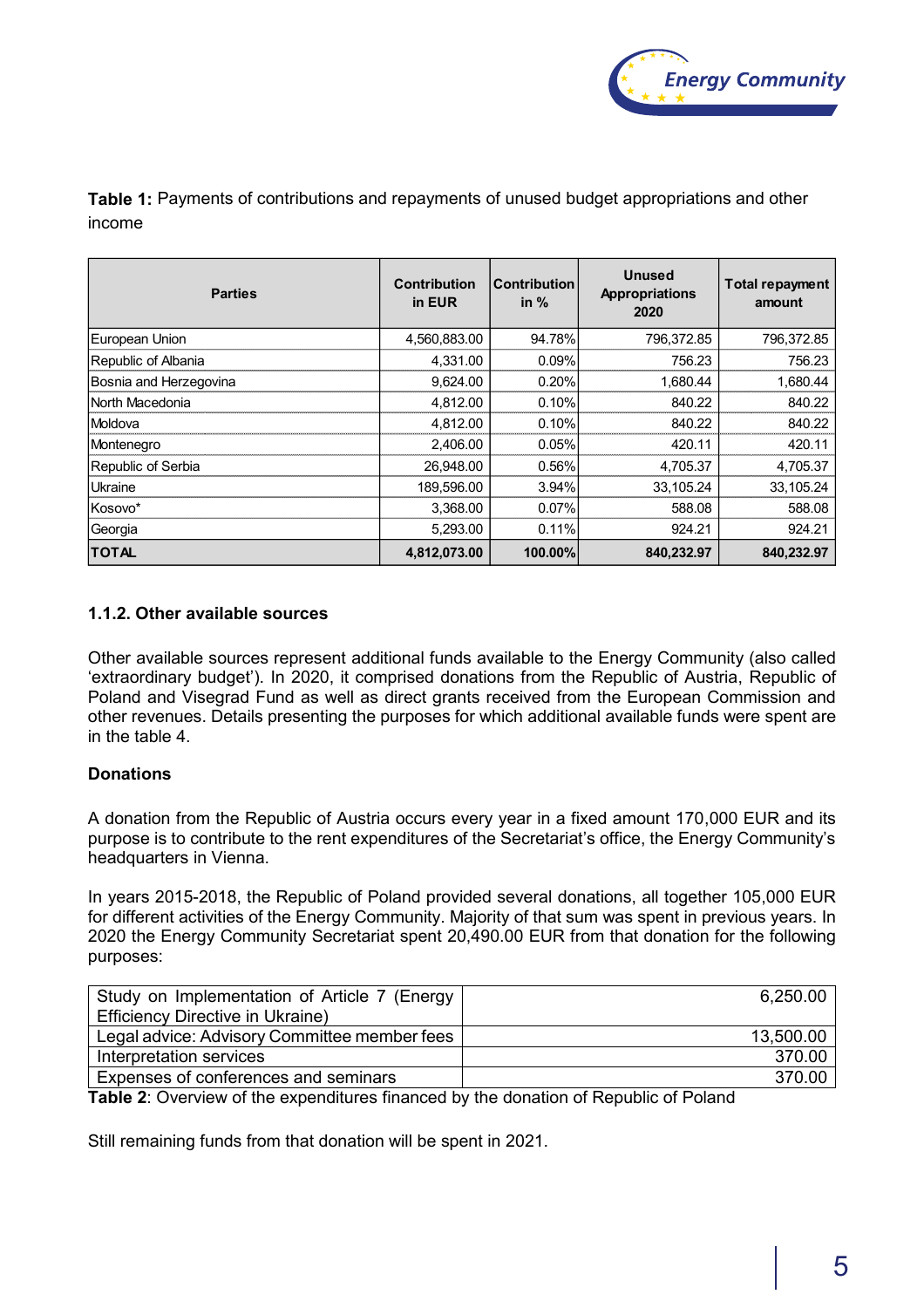

A donation of Visegrad Fund to organize Energy Community Summer school in the amount of 28.000 EUR was received in 2020. Due to Covid-19 pandemic the summer school didn't take place and funds will be spent in 2021.

## **Grant Contracts**

In 2020, the Energy Community continued the implementation of a project under grant received from the European Commission, based on the contract from June 2016 - EU4ENERGY Governance.

#### EU4ENERGY Governance

The EU4ENERGY Governance project is part of the EU4ENERGY Initiative that covers EU's support for evidence-based energy policy-making and energy efficiency in the region of the Eastern Partnership. This initiative brings together the EU, its Member States and the six partner countries: Armenia, Azerbaijan, Belarus, Georgia, Moldova and Ukraine. Components 1, 2 and 4 of the overall EU4Energy Programme are implemented by the International Energy Agency, whereas Component 3 – EU4Energy Governance "Legislative and Regulatory Environment and Key Energy Infrastructure" was implemented by the Energy Community Secretariat and the Energy Charter Secretariat based on separate direct grant contracts with the European Commission.

The EU's contribution to this project was EUR 6,5 Mio during the four-years period, from 2016 till 2020.

In 2020, the Energy Community managed project-related funds out of which spent EUR 1,041.580,02. The project and its results are subject to separate reporting under the provisions of the grant contact<sup>2</sup>.

# EU4Climate

In 2020 the Secretariat finalized the implementation of the EU4Climate project, financed by a Grant Contract between European Commission and UNDP. The Secretariat was a subcontractor in that technical assistance project. By the end of 2020 the Secretariat received a total amount of EUR 31,000.00 out of which it spent 21.337,50 EUR in 2020. Revenues were spent entirely for outsourced consultants.

#### **Other**

 $\overline{a}$ 

In 2020 other revenue received amounted to EUR 10.471,20. This were mostly reimbursements of VAT for a year before.

<sup>&</sup>lt;sup>2</sup> For additional information on EU4ENERGY Governance, please visit https://www.energycommunity.org/regionalinitiatives/EU4Energy.html.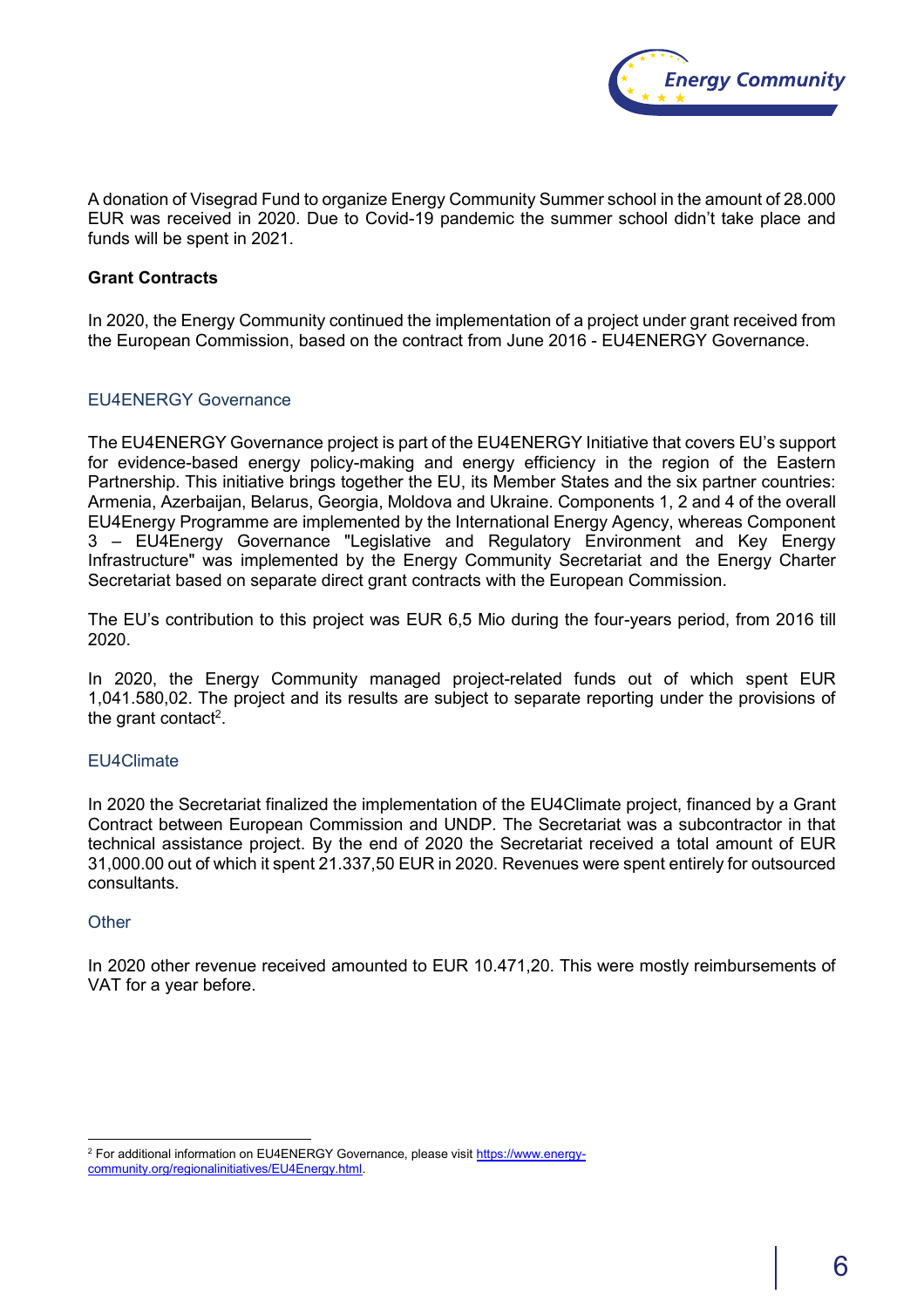

# **2.2. Expenditures**

#### Human resources

The budget line human resources cover the resources needed for employment of professionals and experts, assigned also on a temporary basis, to manage the work of the Energy Community. The employment follows the establishment plan approved by the Ministerial Council together with the statement of expenditures.

In 2020, the Energy Community employed on average 45 staff members<sup>3</sup>.

The budget for *Human Resources* in the regular budget amounted to EUR 2.652.868,00 and was used almost in its entirety (95.82%).

#### **Travel**

Resources assigned to the travel budget line are necessary to cover the activities of Secretariat's personnel required to participate to different events related to the implementation of the Treaty. It covers costs of transport as well as refunding of travel expenses to the personnel.

In 2020, the budget for *Travel* amounted to EUR 350.471,20 and due to Covid-19 pandemic was used at a low level (19.77%).

#### **Office**

Under the Treaty, the Energy Community's seat is in Vienna. Since 2006, the organization rents its premises from the Austrian state property owner in charge of management of a number of governmental buildings in Vienna ('BIG'). The premises are suitable for offices and offer substantial conference area for the organization of events. The surface area is in total 1,325.94  $m^2$ , of which 665.12 m<sup>2</sup> is for office space and 660.82 m<sup>2</sup> for non-office space (including conference facilities).

In 2020, annual rent was EUR 323.996,50, of which EUR 170,000 was covered from a donation of the Republic of Austria.

Under this budget line also other resources are foreseen as required for the operation of the Secretariat in Vienna, i.e. budget for *Office Equipment and IT* (EUR 62,000), *Consumables* (EUR 134,000) and *Other Services*, i.e. telephoning, cleaning etc. (EUR 58.205). In 2020, the final budget for *Office* of EUR 424.205 was used almost in its entirety (93.05%).

#### Other costs and services

This budget line includes expenditure related to outsourced services related to IT, accountancy, legal and financial advice, interpretation etc. It also provides funding for the implementation of technical assistance and consultancy as well as for the organization of Energy Community events.

In the year 2020, the budget funds of EUR 418.595,86 in the budget position *Other costs and services* remained unspent due to the ongoing global pandemic (budget utilization 69,99%).

 $\overline{a}$  $\,3$  Including permanent staff members, interns and locally recruited short term employees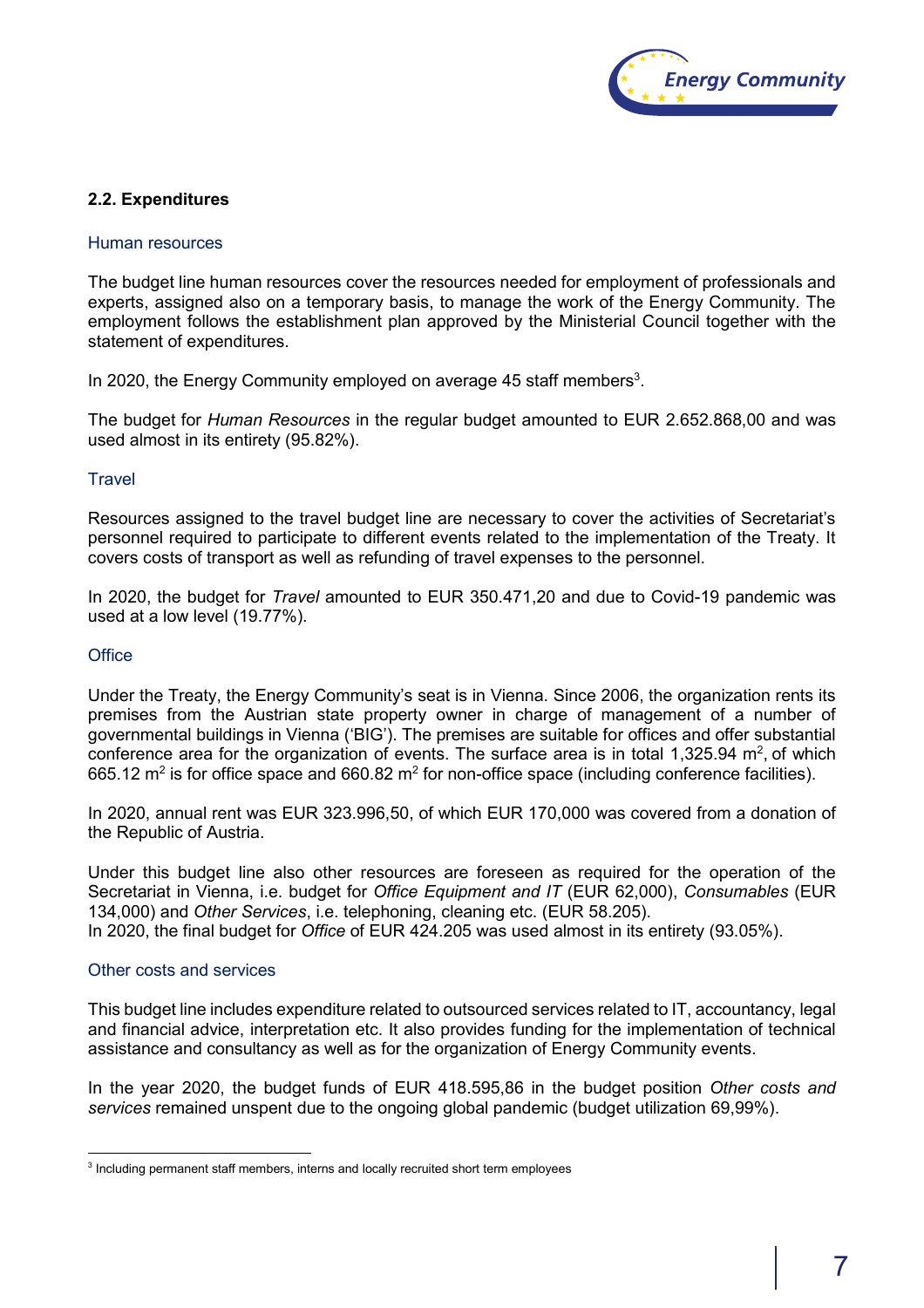

The summary of budget utilization is presented in the table 3:

| (in EUR)                                         | Final<br><b>Budget</b><br>2020 | <b>Actual amounts</b><br>2020 on a<br>comparable basis<br>incl. Legal<br><b>Commitments</b> | <b>Actual amounts on</b><br>a comparable basis<br>incl. Legal<br><b>Commitments</b><br>[in $%$ ] |  |
|--------------------------------------------------|--------------------------------|---------------------------------------------------------------------------------------------|--------------------------------------------------------------------------------------------------|--|
| <b>Notes</b>                                     |                                |                                                                                             |                                                                                                  |  |
| <b>ORDINARY BUDGET</b>                           |                                |                                                                                             |                                                                                                  |  |
| <b>1. HUMAN RESOURCES</b>                        |                                |                                                                                             |                                                                                                  |  |
| <b>Subtotal Human Resources</b>                  | 2,652,868.00                   | 2,541,925.89                                                                                | 95.82%                                                                                           |  |
|                                                  |                                |                                                                                             |                                                                                                  |  |
| <b>2. TRAVEL EXPENSES</b>                        |                                |                                                                                             |                                                                                                  |  |
| Daily Subsistence Allowance (DSA)                | 112,000.00                     | 28,335.90                                                                                   | 25.30%                                                                                           |  |
| Travel Expenses (flights and incidentals)        | 238,471.20                     | 40,943.19                                                                                   | 17.17%                                                                                           |  |
| <b>Subtotal Travel Expenses</b>                  | 350,471.20                     | 69,279.09                                                                                   | 19.77%                                                                                           |  |
| <b>3. OFFICE EXPENSES</b>                        |                                |                                                                                             |                                                                                                  |  |
| Office rent                                      | 170,000.00                     | 153,996.50                                                                                  | 90.59%                                                                                           |  |
| Office equipment                                 | 62,000.00                      | 58,054.36                                                                                   | 93.64%                                                                                           |  |
| Consumables                                      | 134,000.00                     | 127,366.70                                                                                  | 95.05%                                                                                           |  |
| <b>Other Services</b>                            | 58,205.00                      | 55,284.55                                                                                   | 94.98%                                                                                           |  |
| <b>Subtotal Office Expenses</b>                  | 424,205.00                     | 394,702.11                                                                                  | 93.05%                                                                                           |  |
|                                                  |                                |                                                                                             |                                                                                                  |  |
| <b>4. OTHER COSTS AND SERVICES</b>               |                                |                                                                                             |                                                                                                  |  |
| Advertising, communication and representation    | 56,500.00                      | 20,034.99                                                                                   | 35.46%                                                                                           |  |
| Studies, research and consulting                 | 539,000.00                     | 511,269.01                                                                                  | 94.86%                                                                                           |  |
| Costs of outsourced services (IT, payroll, etc.) | 198,000.00                     | 186,313.96                                                                                  | 94.10%                                                                                           |  |
| Costs of Audit, Legal and Financial Advice       | 146,000.00                     | 118, 153.93                                                                                 | 80.93%                                                                                           |  |
| <b>Financial services</b>                        | 22,500.00                      | 9,541.33                                                                                    | 42.41%                                                                                           |  |
| Conference costs                                 | 63,200.00                      | 11,612.02                                                                                   | 18.37%                                                                                           |  |
| Refunding                                        | 259,800.00                     | 39,923.14                                                                                   | 15.37%                                                                                           |  |
| Training                                         | 110,000.00                     | 79,555.76                                                                                   | 72.32%                                                                                           |  |
| <b>Subtotal Other Costs and Services</b>         | 1,395,000.00                   | 976,404.14                                                                                  | 69.99%                                                                                           |  |
|                                                  |                                |                                                                                             |                                                                                                  |  |
| <b>Subtotal Operating Expenses</b>               | 2,169,676.20                   | 1,440,385.34                                                                                | 66.39%                                                                                           |  |
| <b>TOTAL EXPENSES - ORDINARY BUDGET</b>          | 4,822,544.20                   | 3,982,311.23                                                                                | 82.58%                                                                                           |  |
|                                                  |                                |                                                                                             |                                                                                                  |  |

**Table 3**: Summary of regular budget utilization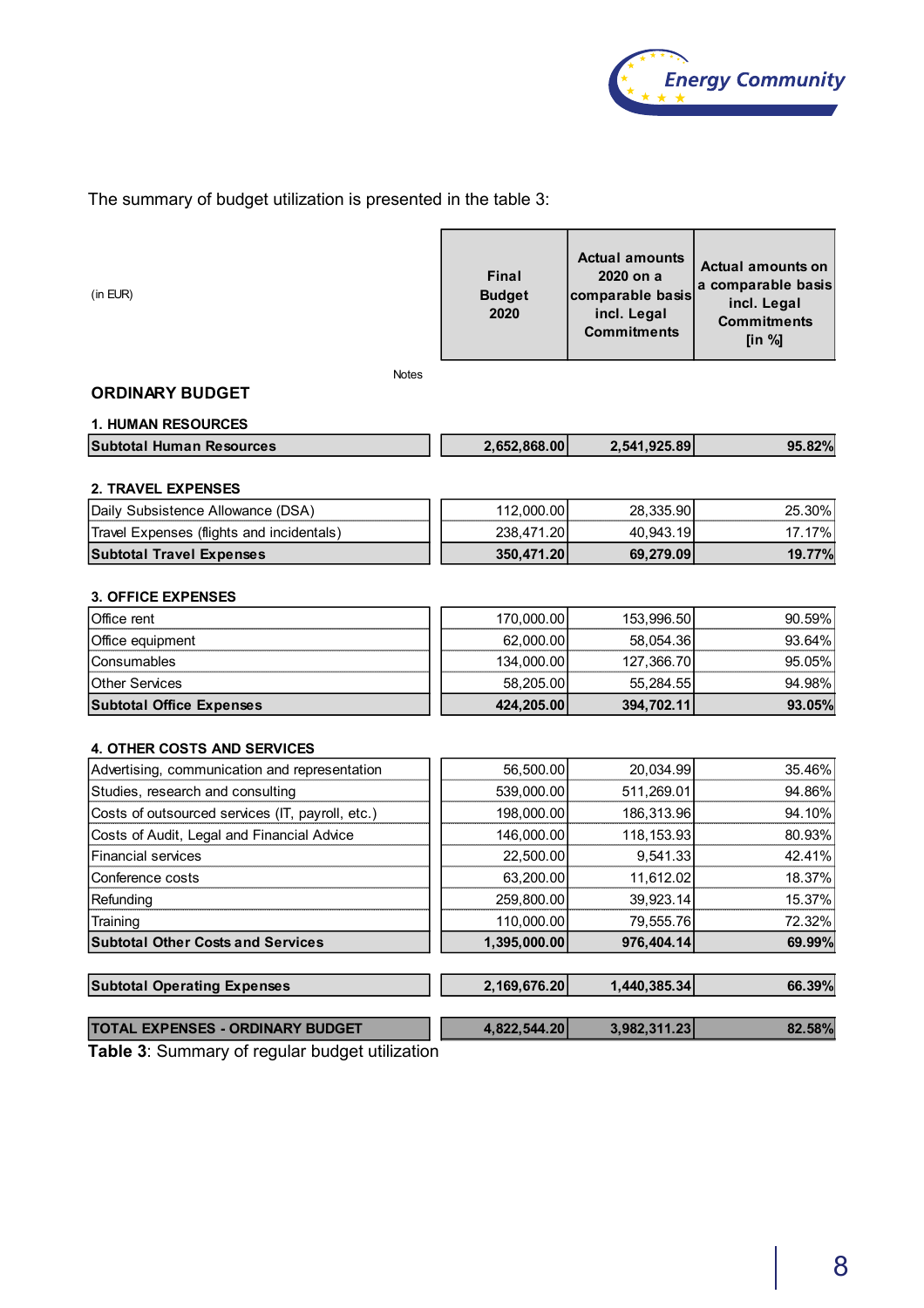

|                                               |                                | <b>ORDINARY BUDGET</b>                                      |                                             | <b>EXTRAORDINARY BUDGET</b>                                     |                                                                              |                                                                         |                                                                     |                                                                                           |
|-----------------------------------------------|--------------------------------|-------------------------------------------------------------|---------------------------------------------|-----------------------------------------------------------------|------------------------------------------------------------------------------|-------------------------------------------------------------------------|---------------------------------------------------------------------|-------------------------------------------------------------------------------------------|
| (in EUR)                                      | Final<br><b>Budget</b><br>2020 | Actual<br>amounts 2020<br>incl. Legal<br><b>Commitments</b> | <b>Budget</b><br>2020<br>Utilizatio<br>n, % | Actual<br><b>Expenses</b><br><b>Donation</b><br>Austria<br>2020 | <b>Actual</b><br><b>Expenses</b><br><b>Donation</b><br><b>Poland</b><br>2020 | Actual<br><b>Expenses</b><br><b>Grant Contract</b><br>EU4Energy<br>2020 | Actual<br><b>Expenses</b><br>Grant<br>Contract<br>EU4Climat<br>e CC | <b>Total Ordinary</b><br>and<br>Extraordinary<br><b>Expenditures</b><br>2020              |
| <b>1. HUMAN RESOURCES</b>                     |                                |                                                             |                                             |                                                                 |                                                                              |                                                                         |                                                                     |                                                                                           |
| <b>Subtotal Human Resources</b>               | 2.652.868,00                   | 2.541.925,89                                                | 95,82%                                      |                                                                 |                                                                              | 430.346,83                                                              |                                                                     | 2.972.272,72                                                                              |
| <b>2. TRAVEL EXPENSES</b>                     |                                |                                                             |                                             |                                                                 |                                                                              |                                                                         |                                                                     |                                                                                           |
| Daily Subsistence Allowance (DSA)             | 112.000,00                     | 28.335,90                                                   | 25,30%                                      |                                                                 |                                                                              | 7.175,60                                                                |                                                                     | 35.511,50                                                                                 |
| Travel Expenses (flights and incidentals)     | 238.471,20                     | 40.943,19                                                   | 17,17%                                      |                                                                 |                                                                              | 5.050,50                                                                |                                                                     | 45.993,69                                                                                 |
| <b>Subtotal Travel Expenses</b>               | 350.471,20                     | 69.279,09                                                   | 19,77%                                      |                                                                 |                                                                              | 12.226,10                                                               |                                                                     | 81.505,19                                                                                 |
| <b>3. OFFICE EXPENSES</b>                     |                                |                                                             |                                             |                                                                 |                                                                              |                                                                         |                                                                     |                                                                                           |
| Office rent                                   | 170.000,00                     | 153.996,50                                                  | 90.59%                                      | 170.000,00                                                      |                                                                              | 46.961,30                                                               |                                                                     | 370.957,80                                                                                |
| Office equipment                              | 62.000,00                      | 58.054,36                                                   | 93,64%                                      |                                                                 |                                                                              | 1.926,69                                                                |                                                                     | 59.981,05                                                                                 |
| Consumables                                   | 134.000,00                     | 127.366,70                                                  | 95,05%                                      |                                                                 |                                                                              | 13.974,71                                                               |                                                                     | 141.341,41                                                                                |
| <b>Other Services</b>                         | 58.205,00                      | 55.284,55                                                   | 94,98%                                      |                                                                 | 370,00                                                                       | 25.304,00                                                               |                                                                     | 80.958,55                                                                                 |
| <b>Subtotal Office Expenses</b>               | 424.205,00                     | 394.702,11                                                  | 93,05%                                      | 170.000,00                                                      | 370,00                                                                       | 88.166,70                                                               |                                                                     | 653.238,81                                                                                |
| 4. OTHER COSTS AND SERVICES                   |                                |                                                             |                                             |                                                                 |                                                                              |                                                                         |                                                                     |                                                                                           |
| Advertising, communication, representation    | 56.500,00                      | 20.034,99                                                   | 35.46%                                      |                                                                 |                                                                              | 57.056,96                                                               |                                                                     | 77.091,95                                                                                 |
| Studies, research and consulting              | 539.000,00                     | 511.269,01                                                  | 94,86%                                      |                                                                 | 6.250.00                                                                     | 422.494,50                                                              | 21.220.50                                                           | 961.234,01                                                                                |
| Costs of outsourced services (IT, payroll etc | 198.000,00                     | 186.313,96                                                  | 94,10%                                      |                                                                 |                                                                              | 8.595,00                                                                |                                                                     | 194.908,96                                                                                |
| Costs of Audit, Legal and Financial Advice    | 146.000,00                     | 118.153,93                                                  | 80,93%                                      |                                                                 | 13.500,00                                                                    | 11.119,70                                                               |                                                                     | 142.773,63                                                                                |
| <b>Financial services</b>                     | 22.500,00                      | 9.541,33                                                    | 42,41%                                      |                                                                 |                                                                              | 3.300,42                                                                | 117,00                                                              | 12.958,75                                                                                 |
| Conference costs                              | 63.200,00                      | 11.612,02                                                   | 18,37%                                      |                                                                 | 370.00                                                                       | 7.501,34                                                                |                                                                     | 19.483,36                                                                                 |
| Refunding                                     | 259.800,00                     | 39.923,14                                                   | 15,37%                                      |                                                                 |                                                                              | 2.699,16                                                                |                                                                     | 42.622,30                                                                                 |
| Training                                      | 110.000,00                     | 79.555,76                                                   | 72,32%                                      |                                                                 |                                                                              |                                                                         |                                                                     | 79.555,76                                                                                 |
| <b>Subtotal Other Costs and Services</b>      | 1.395.000,00                   | 976.404,14                                                  | 69,99%                                      |                                                                 | 20.120,00                                                                    | 512.767,08                                                              | 21.337,50                                                           | 1.530.628,72                                                                              |
| <b>TOTAL</b>                                  |                                |                                                             |                                             |                                                                 |                                                                              |                                                                         |                                                                     | 4.822.544,20 3.982.311,23 82,58% 170.000,00 20.490,00 1.043.506,71 21.337,50 5.237.645,44 |

**Table 4**: Overview of budget expenditures from regular and extraordinary budget

# **3. Activity based budget reporting**

The Secretariat is performing three basic activities (A) in line with Art 67 of the Energy Community Treaty:

(a) providing administrative support to institutions and bodies;

(b) reviewing and assisting in the implementation of acquis in the Contracting Parties,

(c) assisting in the coordination of the donors' activities in the territories of the Contracting Parties.

In 2019 the Secretariat developed its own methodology of activity based budget reporting which the Budget Committee endorsed. Performance indicators for the year 2020 are: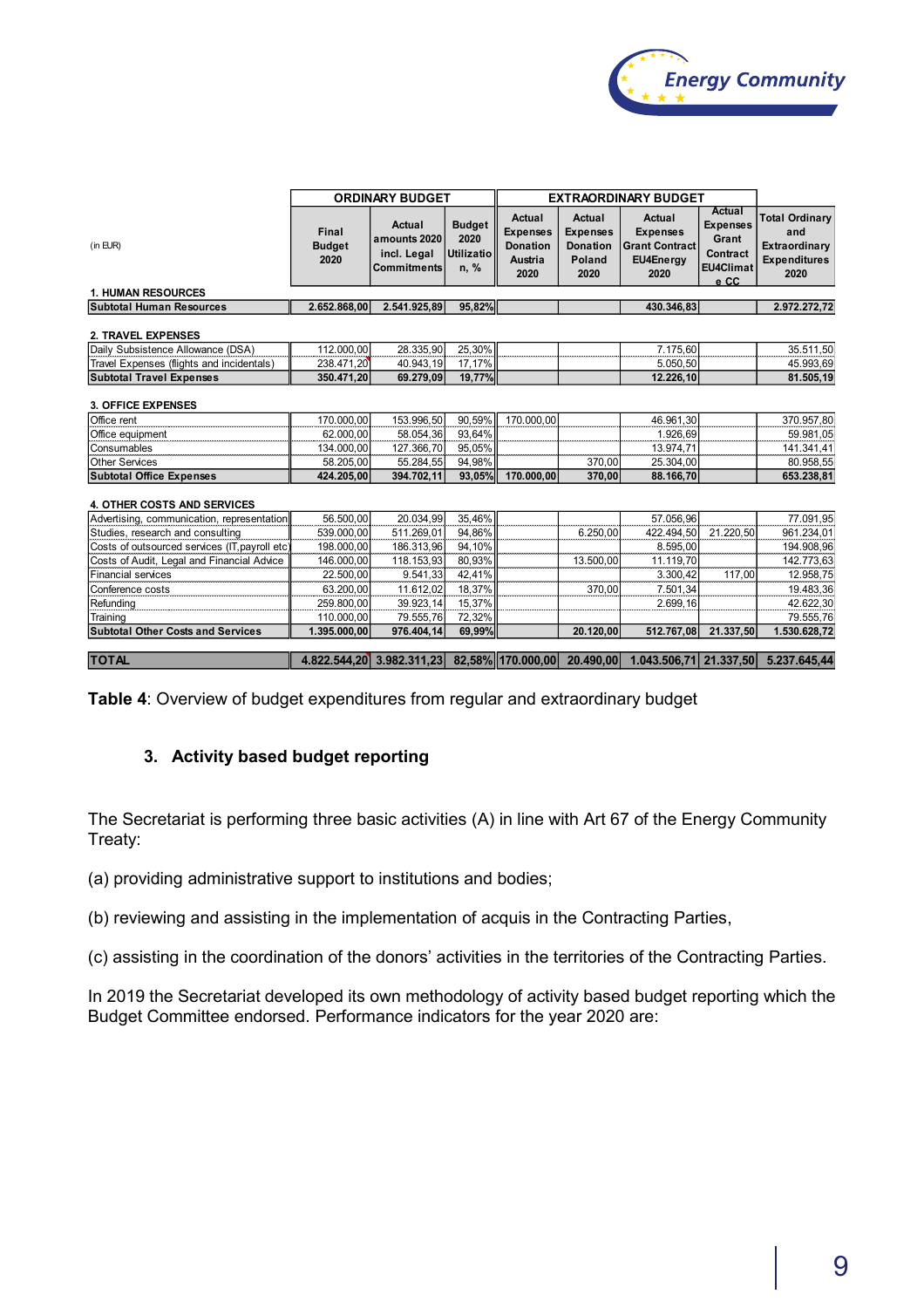

| <b>INDICATOR OF THE ACTIVITY in 2020</b>                                                |                                                 | <b>RESOURCES</b>                        |           |  |
|-----------------------------------------------------------------------------------------|-------------------------------------------------|-----------------------------------------|-----------|--|
| <b>Description</b>                                                                      | <b>Number</b><br>$\prime$<br>Precentage<br>2020 | #<br>headcounts<br>assigned to activity | in EUR    |  |
| # legal acts drafted                                                                    | $\overline{24}$                                 | 30,5                                    | 2.883.034 |  |
| # infringement cases launched                                                           | 9                                               |                                         |           |  |
| # reviews of national legal acts,<br>national action plans and strategies               | 135                                             |                                         |           |  |
| # Guidelines and policy related<br>publications                                         | 11                                              |                                         |           |  |
| #<br>$\overline{of}$<br>approvals,<br>opinions<br>on<br>certification, opinions to ACER | $\overline{6}$                                  |                                         |           |  |
| # of donors represented at ECS<br>hosted meetings                                       | 18                                              | $\overline{0,2}$                        | 27.002    |  |
| increase (%) in project fiches in the<br>Donors Coordination Platform                   | 32%                                             |                                         |           |  |
| # institutions/bodies meetings                                                          | 104                                             | 7,3                                     | 1.081.587 |  |
| # participants to workshops<br>and<br>institutional meetings                            | 6.480                                           |                                         |           |  |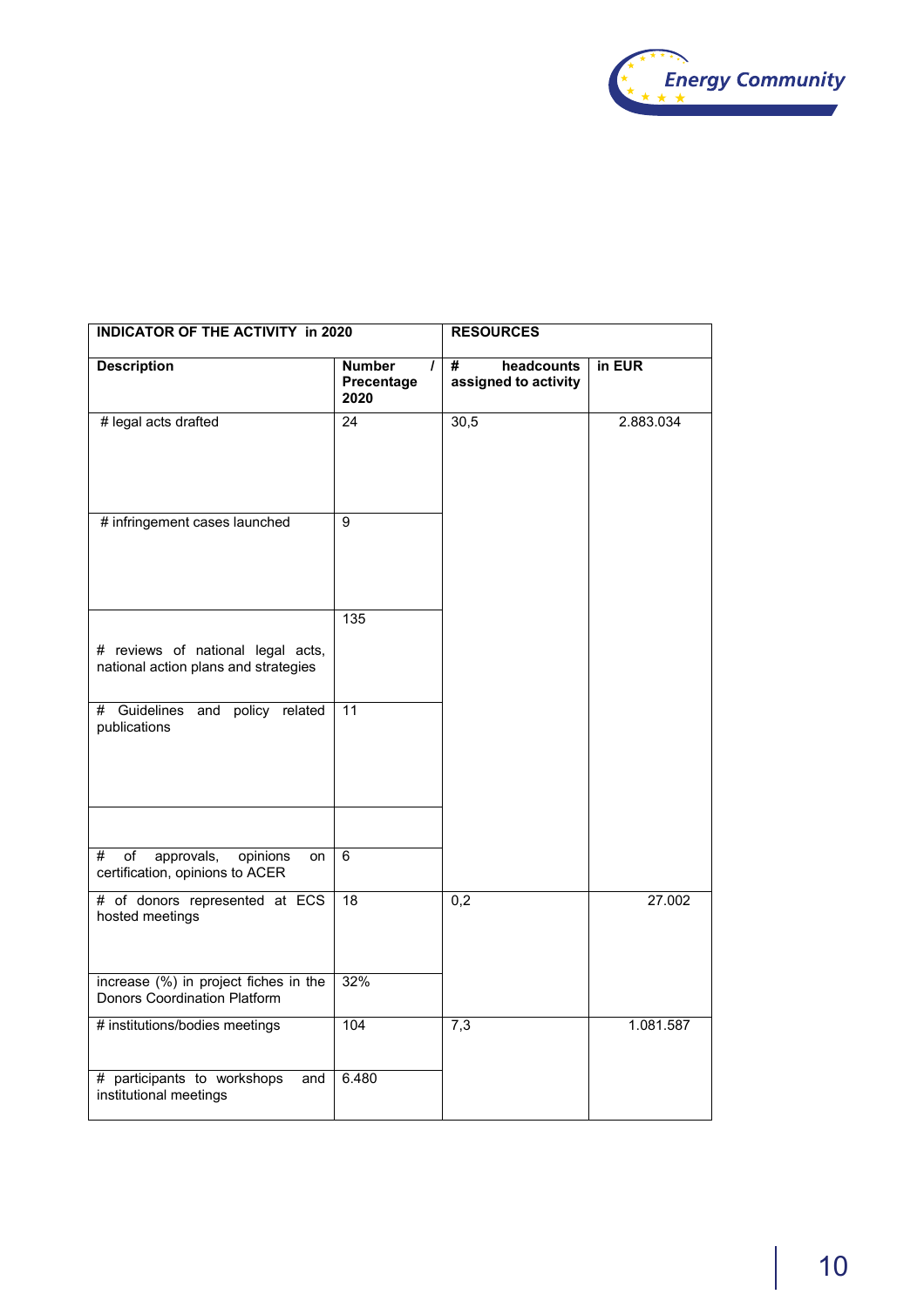

| % increase in downloads of annual<br>implementation report | 21%    |           |
|------------------------------------------------------------|--------|-----------|
| # of views of NEWS                                         | 9.359  |           |
| # twitter followers                                        | 2.895  |           |
| # twitter mentions                                         | 1.120  |           |
| # of website unique visitors                               | 73.715 |           |
|                                                            |        | 3.982.311 |

According to that presentation design, the assessment of budget expenditures distribution in 2020 is presented in the following graph:

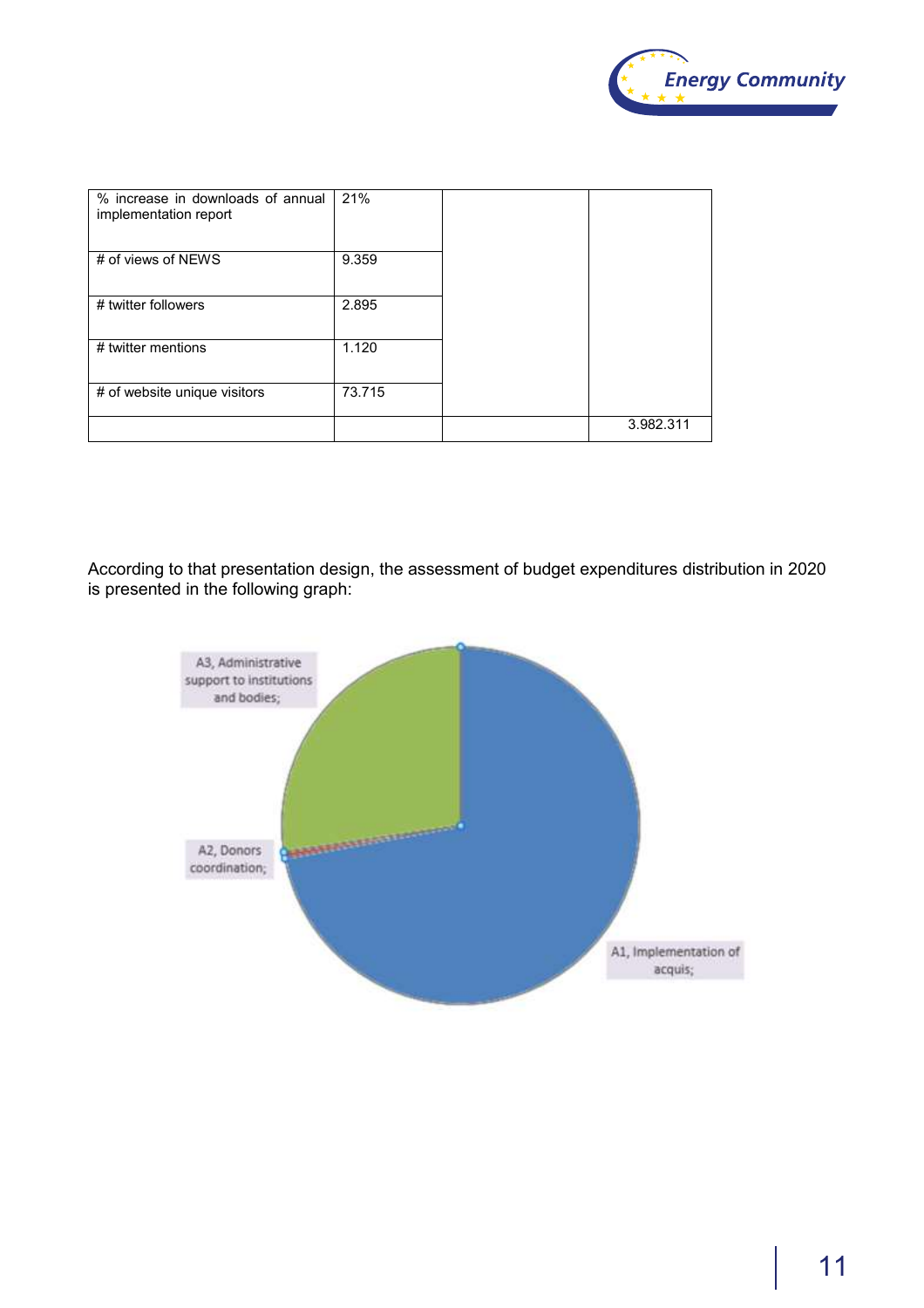

# **4. Budget management**

Since 2007, the EU and the Contracting Parties to the Treaty establishing the Energy Community have committed to biannual budgets that provide a solid basis for the implementation of the objectives of the Treaty and functioning of the institutions.

The Director of the Secretariat is entrusted with the implementation of the budget in accordance with the principles of Energy Community financial regulation, primarily Procedures for the Establishment and Implementation of Budget, Auditing and Inspection and Budget Committee Internal Rules of Procedure ("Budgetary Procedures").

The budget for 2020 is part of the biennium 2020-2021 approved by the Ministerial Council in 2019.

The biannual financial framework lays down the maximum amounts (ceilings) which the Energy Community may spend in different categories of expenditure (budget lines) each year.

The structure of the budget is defined in Title V of the *Budgetary Procedures*.

The funds are allocated between four major categories of expenditures of the Energy Community, *"budget lines*", composed of "*budget positions"*. The headings (budget lines) correspond, therefore, to different types of expenditures, which are:

- 1. *Human resources* include the resources for the employment of the Energy Community personnel (temporary and permanent) at the seat of its Secretariat in Vienna;
- 2. The *travel* budget line defines resources required for the travel activities of its personnel;
- 3. *Office expenditures* include any resources that are necessary for the functioning of the Secretariat as a seat of the Energy Community;
- 4. *Other costs and services* include resources required for the continuous functioning of the Secretariat (i.e. outsourced services for IT and accounting) and for technical assistance provided to the Contracting Parties as well as management and refunding of events.

The operational expenditures necessary for the functioning of its institutions are laid down in different parts of the budget. For the year 2020, the biannual budget sets a maximum of EUR 4,812,073 for commitment appropriations.

#### Budget implementation

During the year, the budget of the Energy Community may be modified as is often required by the changing conditions during the year of implementation. This is usually done either through transfers or sometimes through amending the budget.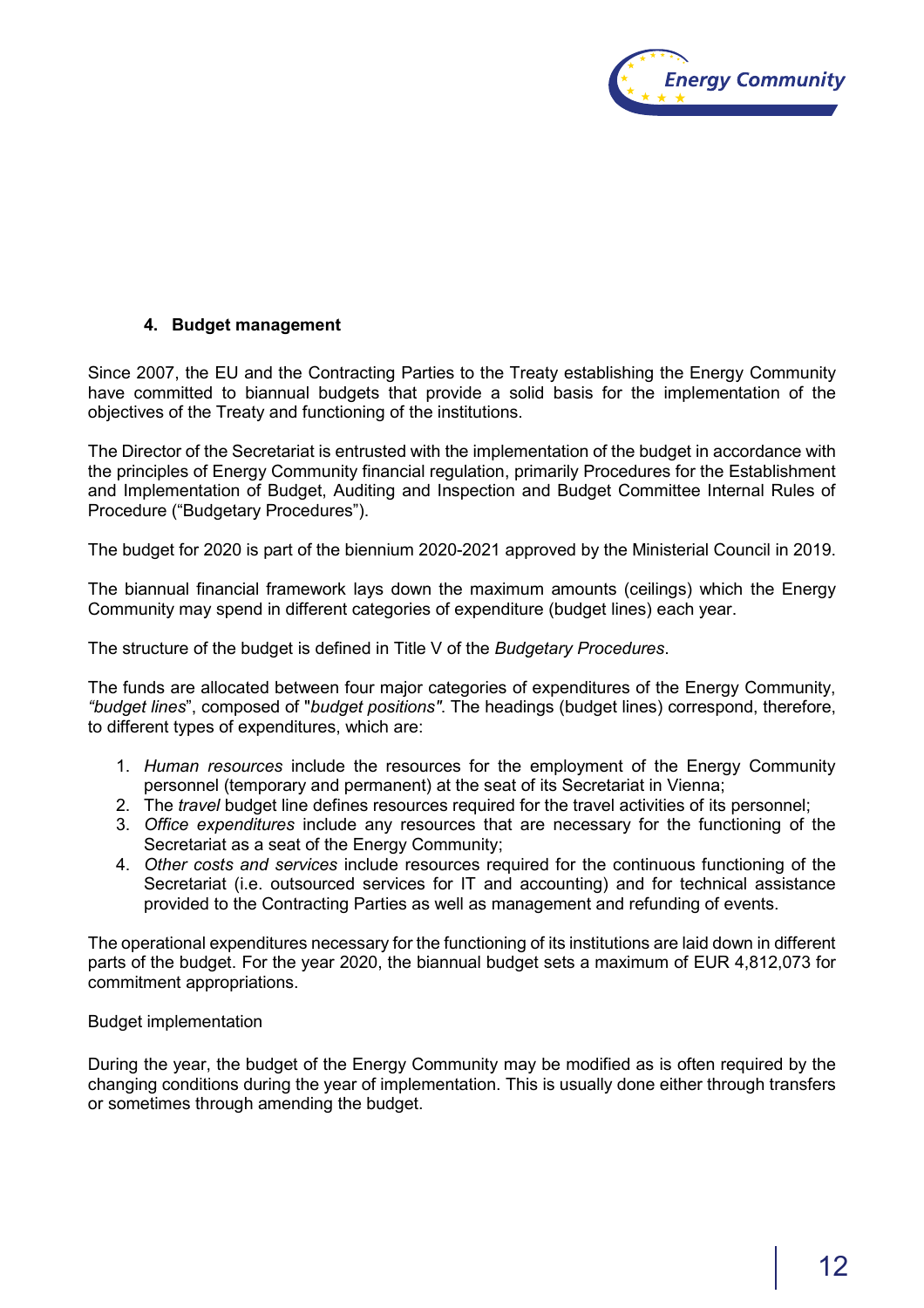

The final budget for a given year is considered as a final one once the financial year has ended and all changes have been approved, either by the Director or by the Budget Committee in line with their respective competences (Art 18 of the Budgetary Procedures).

The following flexibility instruments may result in changes in the annual budget of the financial year:

Carryover of unused *legal commitments*

Unused commitments are budget contributions which have not been used (paid or invoiced) at the balance sheet date but for which commitments (e.g. by the commissioning of studies) have been entered into in the current year or in prior years. The carryover of legal commitments is presented in Annex 1.

Transfers of budget appropriations

Transfers between budget items are by definition neutral in their effect on the overall budget. They are decided upon either by the Director, who has to inform the Chair of the Budget Committee, or in agreement with the Budget Committee. In 2020 the Director transferred 6.20% of the total budget. Transfers are presented in Annex 2.

Amendments to the budget – there were no amendments in 2020.

# Accounting framework

The Energy Community accounts are prepared in accordance with the International Public Sector Accounting Standards (IPSAS), ensuring that the accounts provide relevant, reliable, comparable and understandable financial information to its stakeholders.

#### Annual accounts

The accounts provide information on the financial position (statement of financial position) and financial performance (statement of financial performance) with detailed explanations of the respective positions presented (notes to the financial statements). Further, a detailed report on the execution of the Energy Community budget, as required under IPSAS 24, is part of the annual accounts.

Annual accounts comprise two main elements:

- Financial statements that show the Energy Community's assets and liabilities and the revenues and expenditure for that period,
- The budget implementation report showing the ordinary budget, derived from the contributions of the Parties, and the extraordinary budget, established through other sources of revenues received (direct grants, donations, other).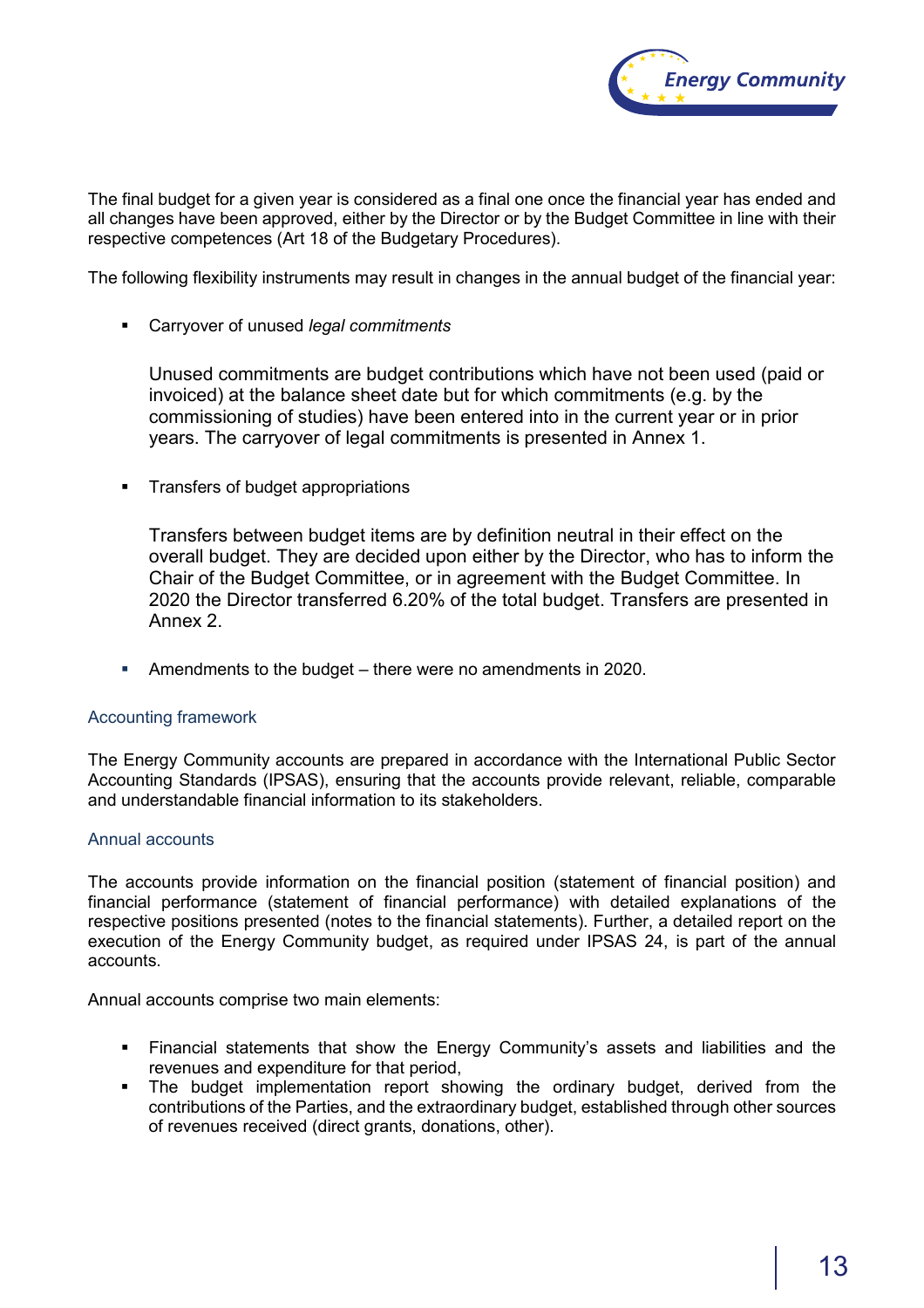

The budgetary discharge

Every year, the Ministerial Council, after taking account of the potential observations of the Budget Committee, examines the certified accounts and financial statements of the Energy Community and the report of the external auditors, with the view of granting the discharge of the Director from his/her management and administrative responsibility with respect to the budget for the year in question.

The integrated financial package being a basis for the discharge decision comprises the following documents:

- The Director's Report on the budget utilization as required under Article 75 of the Treaty (the present Report);
- Annual accounts produced in accordance with IPSAS; and
- Potential observations of the Budget Committee in relation with the audit as per Article 82 of the Budgetary Procedures.

Control of the Energy Community budget

The annual accounts are audited by the assigned external audit company, which gives its opinion in a public report (published on the website of the Energy Community) and directly to the Budget Committee of the Energy Community comprising representatives of the Parties to the Treaty.

In April 2021, the designated external audit company (PriceWaterhouseCoopers) finalized the audit of the financial statements of the Energy Community for the year ending 31 December 2020. The audit's scope included the review of the annual accounts of the Energy Community as well as of the internal control systems relevant for the implementation of the budget.

The key statement of the auditors for the relevant period ending 31 December 2020 is the following:

*"In our opinion, the accompanying financial statements comply with legal requirements and give a true and fair view of the financial position of the Organization as at 31 December 2020, of the financial performance and of its cash flow for the financial year then ended in accordance with International Public Sector Accounting Standards (IPSAS). The Statement of Comparison of Budget and Actual Amounts for the Year 2020 is prepared, in all material respects, also in accordance with IPSAS." 4*

As a final outcome, a statement of assurance has been issued by the audit company, which is the sound basis for the proposal for the decision on the discharge of the Director from his management and administrative responsibility for the financial year 2020.

# **Annex 1: Legal Commitments carried forward from 2020 into 2021**

 $\overline{a}$ <sup>4</sup> See Audit Report on the Financial Statements as at 31 December 2020.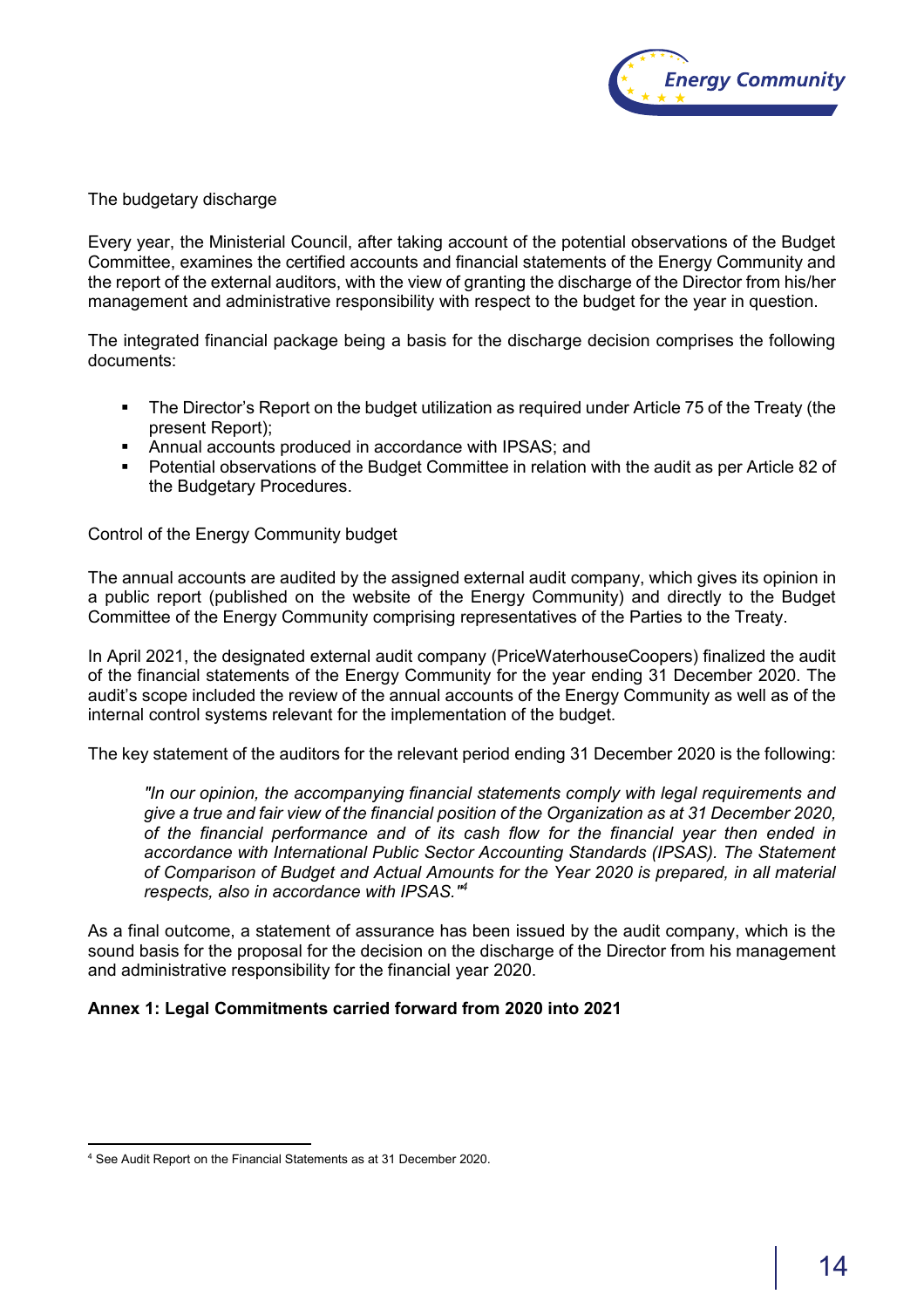

| <b>Title</b>                                                                                                      | Service<br>Provider                           | Date of<br><b>Contract</b> | Prepayment<br>amount, in EUR | Prepayment<br>date | Legal<br><b>Commitment</b><br>in EUR |
|-------------------------------------------------------------------------------------------------------------------|-----------------------------------------------|----------------------------|------------------------------|--------------------|--------------------------------------|
|                                                                                                                   | Studies, research and consulting              |                            |                              |                    |                                      |
| Study on the Potential for Implementation of Hydrogen Technologies and its Utilization<br>In the Energy Community | <b>Economic Consulting</b><br>Associates I td | 29.09.2020                 | 12.489.00                    | 19.11.2020         | 112.401.00                           |
| Study on assessing energy poverty in the Energy Community Contracting Parties                                     | EIHP and SSDD<br>(consortium)                 | 10.11.2020                 | 14.180.00                    | 18.12.2020         | 127.620.00                           |
| Technical Assistance to conduct a Survey of energy consumption of households in<br>Serbia                         | <b>EIHP</b>                                   | 23.12.2020                 | 0.00                         | n/a                | 129.648.00                           |
| Technical Assistance for the Connection Network Codes implementation in the Energy<br>Community                   | <b>EKC</b>                                    | 18.12.2020                 | 0.00                         | n/a                | 80.700.00                            |
| Employees' trainings                                                                                              |                                               |                            |                              |                    | 15.649.01                            |
| TOTAL:                                                                                                            |                                               |                            |                              |                    | 466.018,01                           |